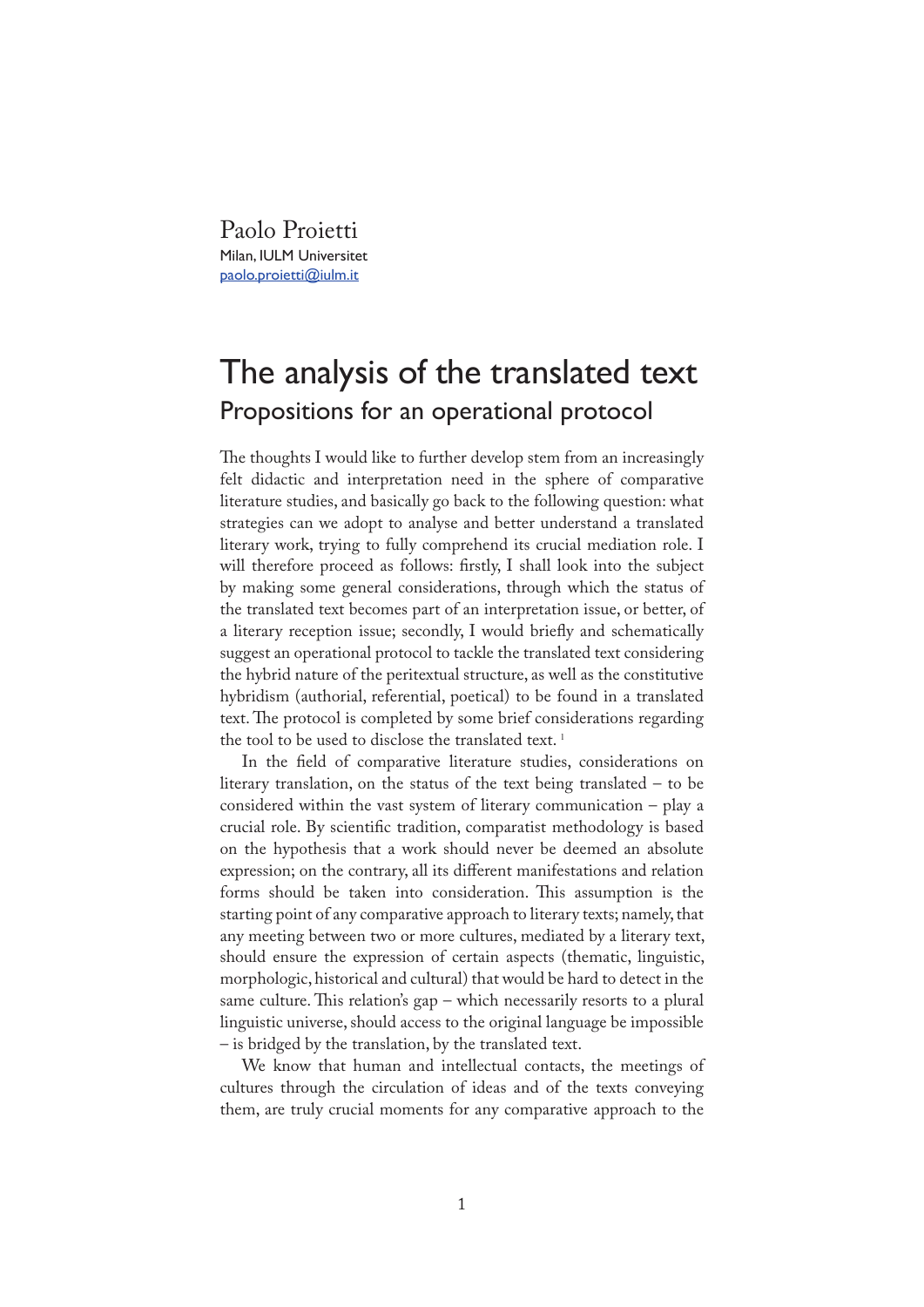literary text: analysis and interpretation of the literary text pave the way for the discovery of the "Other" and "Otherness", and from this viewpoint the translated literary text (hence the art of translating) becomes particularly interesting. The translator and the translation actually become linguistic and cultural intermediators and – as envisaged by the polysystem theory, introduced in the seventies by Israeli critic Itamar Even-Zohar – translated literature plays a relevant role in this hypertextual context, in which many different literatures (élite, popular, parareading, translated literature) are reciprocally associated through synchronic and diachronic relations, which become increasingly efficient when the literary system receiving them is young, peripheral and going through a crisis. 2

Thus, literary translations (meaning the finished product) – as well as the art of translating literature (the ensemble of choices that such activity brings about, which we will look into shortly) – increasingly permeate the literary universe, under all its aspects.

A first element to be taken into consideration is the fact that literary tradition and the universe lying beneath it – from *editorial* aspects (the text to be translated, the quality of the translation itself and the target readers) to *didactic* and *training* aspects (because a literary text to be translated is included in a programme) – take us back to a specific need, that of analysing, interpreting and disclosing a text, thus making it an important crossroads.

A second element concerns the very action of reading. There are two possible ways. In one way, reading may focus both on the reader's required comprehension of the text and on a full absorption of the text. Namely, the reader must try to understand the author's intentions, finding the momentum that sparked the text; besides, such a view of the act of reading is consolidated in the parallel practice pursued by "empirical" readers, who read just for the pleasure of it, trying to identify themselves with given characters and creating a role for themselves in the story (libidinal complicity). On the contrary, a second way suggests there be a gap between the reader and the text: in this case, reading means acknowledging the "otherness" of the text and its author, consequently leading him/her to search for all those elements that make it different, other.

Another aspect is making "reading" relevant. It's not a matter of making the text's topic relevant, searching for elements that may interest a contemporary reader. Rather, it is possible to make the text topical through details such as font, typographical marks or text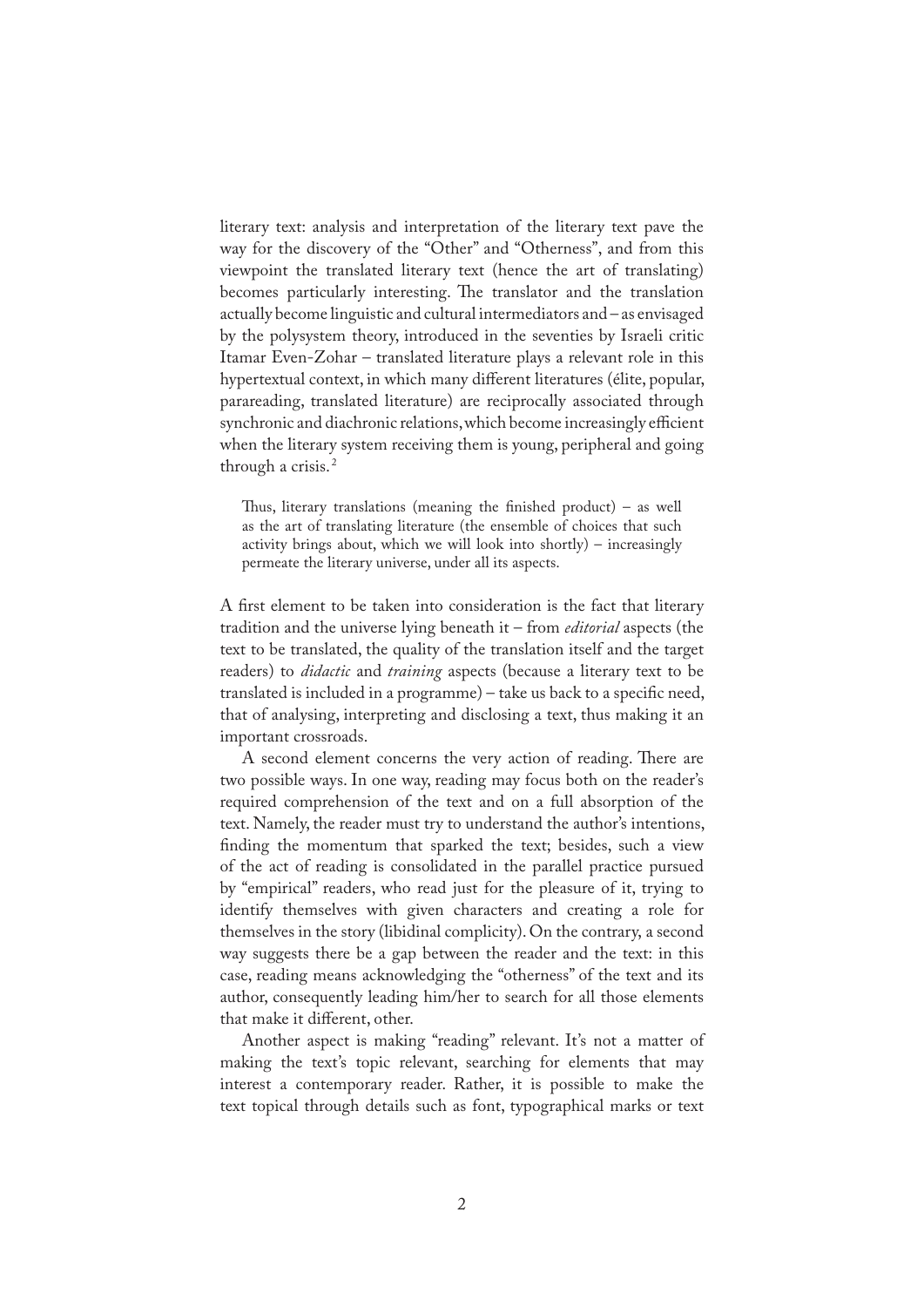composition, in order to make the text language truly alive and readable for the contemporary reader. A simple example, taken from the *Preface to the Eighth Edition* of *�e Norton Anthology of English Literature*, which explicitly mentions text "readability", gives an idea of the issue: "To ease student's encounter with some works, we have normalized spelling and capitalization in texts up to and including the Romantic period – for the most part they now follow the conventions of Modern English; we leave unaltered, however, texts in which such modernizing would change semantic or metrical qualities".3

These general assumptions – which may I point out stem from didactical and professional conclusions – require some further refinement when it comes to translations.

The mere question "has the text I am planning to work on been translated?" brings at least three considerations into play.

- 1. There is only one translation. It's the case of recent works, whose translation is protected by copyright. It may be the case of a translation under the form of a volume before being republished as part of an economical series (the bene�t in this case is that the translation exploits its communicative nature, reaching a vast public owing to the low cost of the book). The risk is that the monopoly this translation enjoys often doesn't guarantee the quality of the final product.
- 2. There are several translations. In this case it is possible to refer to the most recent ones. The example I'll mention regards two translations into Italian of *To the Lighthouse* (1927) by Virginia Woolf: *Gita al faro* (1934) is the translation by Giulia Celenza and *Al faro* (1992) is the translated version of Nadia Fusini.<sup>4</sup>

The translation by Mrs. Fusini greatly focuses on the redefinition of the *genre* Virginia Woolf dedicated herself to in those years, considering the author's attempt to shift from a "novel" to "elegy".<sup>5</sup> Such a shift requires a different interpretation of the symbology used and making the writing style a sort of "offer" to the inspirer, the illuminating beacon of a knowledge that reveals itself at the end of journey that will actually never happen. The "To" in the original title expresses a dative value, "offering to the lighthouse". In the case in point the translation is therefore linked to the need to de�ne the *genre*.

Mrs. Celenza's translation, on the other hand, never questions the fact that we are reading a novel that epitomises a path towards discovery, which gradually consolidates through a complex memory retrieval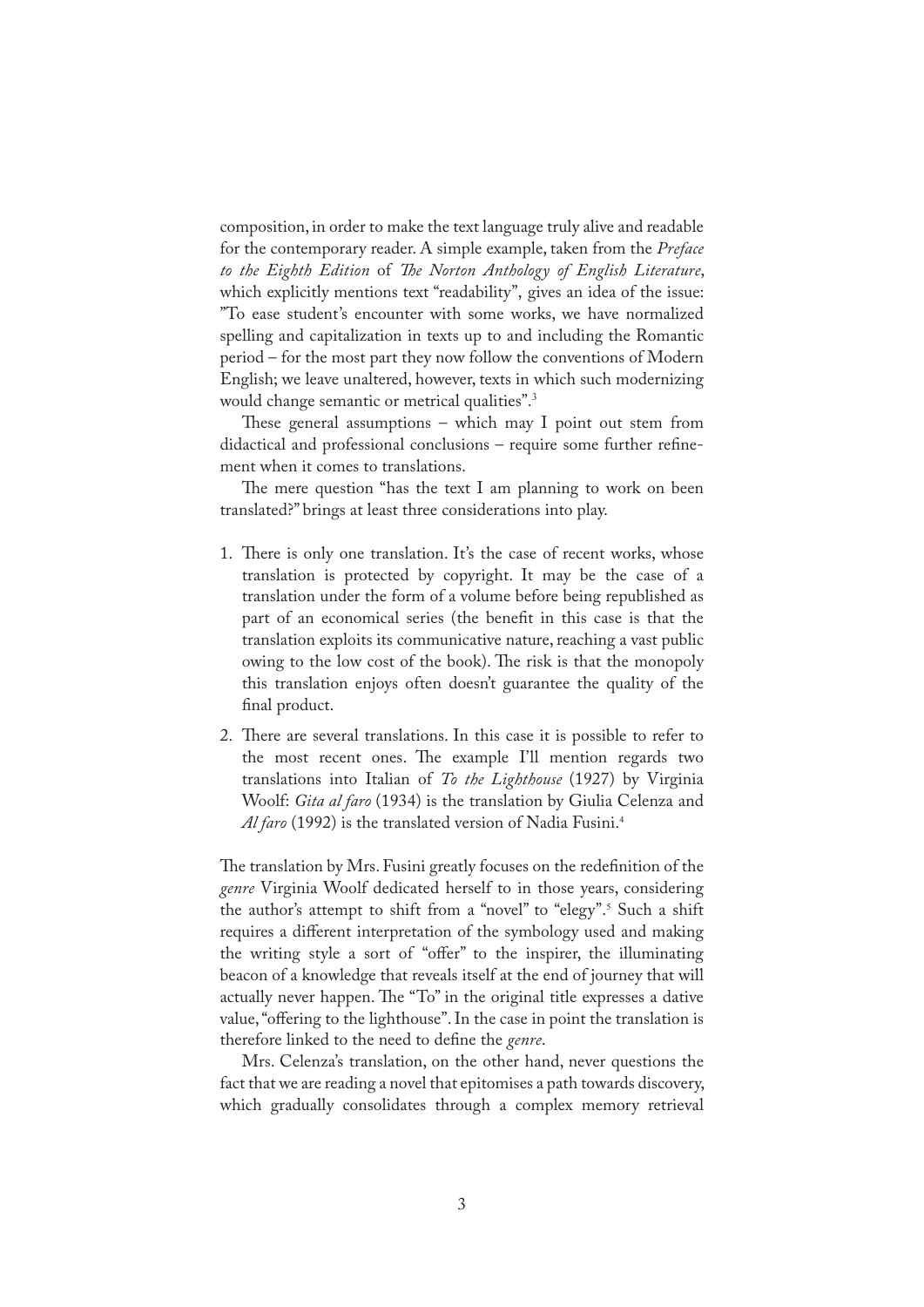and re-interpretation of the present, according to facts and previous situations. If we were to use a term of Jungian psychoanalysis we could call it a *path of individuation*, a journey, a trip "to the lighthouse", using the Woolf's words. The word "To" in this case expresses the concept of moving, "going towards a place", indeed, a journey towards the lighthouse.

The differences between the two versions of this novel are relevant, both in terms of how the literary *genre* is perceived and in terms of the suggested interpretation (strong lyricism in the former, path of individuation in the latter).

3. There is no translation. Sometimes, translations may be included in a collective volume, where only the editor's name appears. This occurs rather often and it proves how fragile – actually, statutory in this case – translators and translations are. Having an official translation could be a solution...

We notice that translating, or working on a translated text, are very thorny activities because they carry several factors, both within and outside the text, but above all, because the work being translated remains inevitably associated to the original text. Reading a translated text is therefore something extremely stratified, and it is on this very palimpsest nature that the cultural interpretation of the translated work is based. �e translated work, being the result of three metamorphosis processes – linguistic transposition, cultural transfer and foreign reappropriation – expresses an ingrained duality between the original and the other it voices. Such a condition is expressed both amid the meshes of the translated text (textual hybridism) and through the peritext going with it (peritextual hybridism).

As I was saying before, because of these reasons I will now try to draft an analysis protocol scheme that, may I remind you, is not meant to be a �nal, exhaustive response to an issue whose extent requires a much more thorough research. However, I will point out some interesting aspects regarding this type of exercise, going through them and dwelling more upon some of them.

## *1. Peritextual Hybridism*

The starting point shall be the much-mentioned spurious, hybrid nature of a text being translated. From this viewpoint, as Gérard Genette said, a text being translated is the "threshold" lying between different universes. It's the privileged literary space in which the variations between the original text and the translated text take place;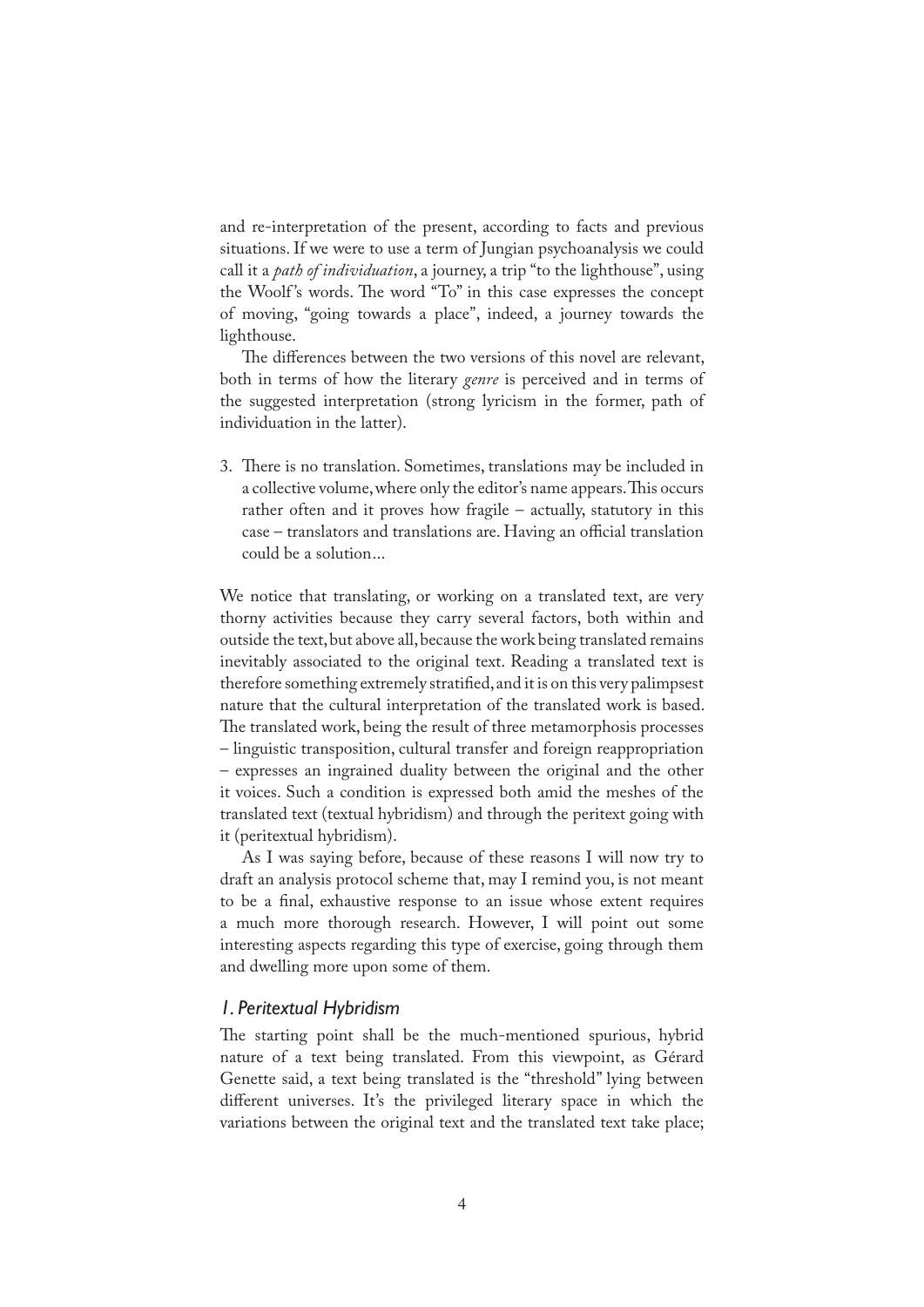it is through this process that cultures can truly be interpreted.<sup>6</sup> From this viewpoint, the translated text is a strong expression of written mediation, a process that gives shape to the linguistic, semiotic, aesthetic and cultural differences existing between two universes that come in touch through text mediation. Peritextual hybridism regards anything that lies outside the text, yet being somewhat linked to the text, helping us interpret it. For example, references to the linguistic or cultural �eld of the original text, which may affect both the editorial and metatextual spheres.

**• Editorial sphere** (publisher; collection; type of publication: independent volume, anthology, review; illustrations, back cover blurb). I shall dwell upon a couple of considerations: a) the Publisher and the role of Collections of foreign literature and b) Front Cover and Back Cover, leaving aside other factors.

a) Let's say straight away that the position of foreign literature in a publisher's catalogue indicates the principles that drive his publishing policy. The trend – now a reality – among the foremost generalist publishers is that of integrating translated texts in the Series of their catalogues, without making a clear distinction, starting from the source language. This kind of policy presents translated texts requiring no literary or scientific bond (literature, history, philosophy, essays).

Other publishers make more specific choices and publish texts regarding particular sectors and specific linguistic ranges. In Italy this is the case of the Publisher Iperborea – a real icon of the North – which, in the late eighties, started a translation policy in Italy to spread Nordic literatures and Flemish and Estonian fiction with a Series specifically dedicated to them; recently, this Publisher has introduced a Series of translated literary criticism.

Therefore, every translated text in the publishers' world stands where two fundamental axes intersect, the symbolic place of translation: the horizontal axis of foreign separation (the text is given value in its foregnizing identity) and the vertical axis of its canonisation (the text is incorporated in the tradition of the culture receiving it). These policies differ from the concept of national or foreign literature, which influences the act of reading.

b) Both Front Cover and Back Cover represent the peritextual aspect through which one mostly perceives the extent of a "product for the market", an aspect the text cannot escape. Here the expectations of the reader, his/her imagination with reference to specific cultural differences, play a conditioning role.

Covers play a crucial transmission role, conveying cultural images,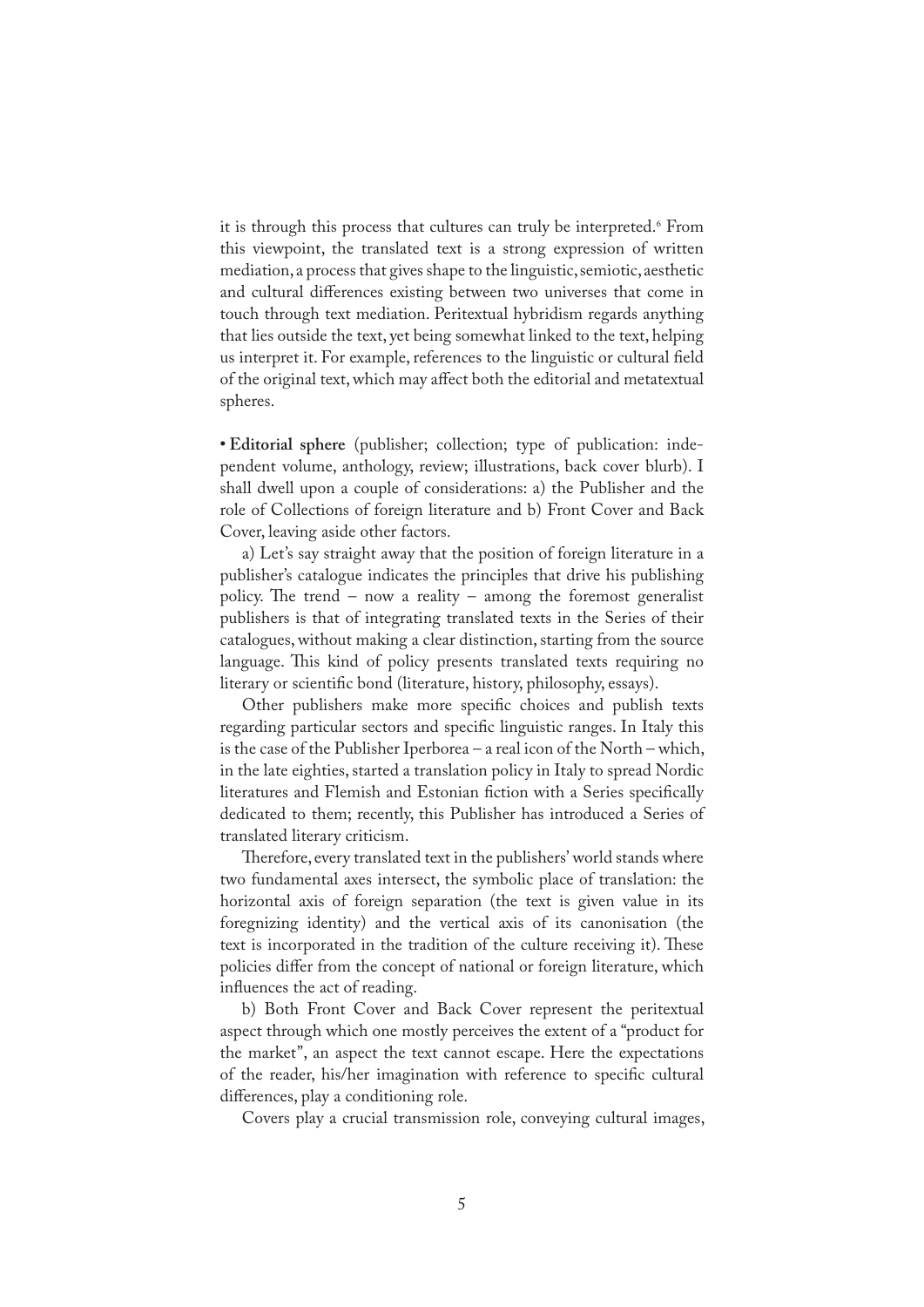and their analysis is part of the translating process that regards the text on the whole.

Sometimes the literary *genre* is printed on the cover – the publisher does this to classify the translated work, thus providing a "forced" link between the *genres* of the target literary system and the *genres* of the source literary system. By doing so, the source text is made available to the public the translated text turns to, therefore not only by means of the translation, but through a shared and familiar literary model, even if all this might yield distorted effects.

The foreign reader's first impressions, hence his/her expectations, especially when he/she has not a specific knowledge both of the considered author and of his literary production, stem from the front cover, back cover and jacket flap.

• **Metatextual sphere** (title; introduction; foreword or afterword, notes, glossaries or other).

Even in this case, I will dwell briefly upon a few considerations regarding the relevance of the title. It is the reader's very first approach towards the translated text, the foreign reader's interest is drawn through the very title.

The personality of the text is immediately expressed through the title, which somehow represents its identity. The title of the translated text should suit a given cultural ambit, a given public, and it should follow the public and culture's conventions or expectations when trying to naturalise – not fix – the identity of the text, possibly resorting to the intertextuality network. As you may guess, there are several typologies of titles, suitable for a rich taxonomy: titles may be literally translated, modi�ed, transformed, retranslated, there may be double titles, titles of collections, of anthologies in translation, all of which may be purveyors of peculiarity.

Two quick examples:

a) the translation into Italian of the short story *Last Rites* (1976) written by the Irishman Neil Jordan. The title is apparently devoid of particular complexities, yet there are two translated versions of it: *Estrema unzione* (Extreme Unction) – which I undertook in 1999 – and *Ultimi riti* (literally: last rites) dating 1994. In the former, the polysemic connotation of the terms used in the source language emphasises the ritual, sacral element of the act that occurs in the dramatic vicissitude of death of a catholic Irish carpenter, whereas the latter, neutral version tends to neglect this aspect, focusing more on a monosemic literality for the target language. This asymmetry between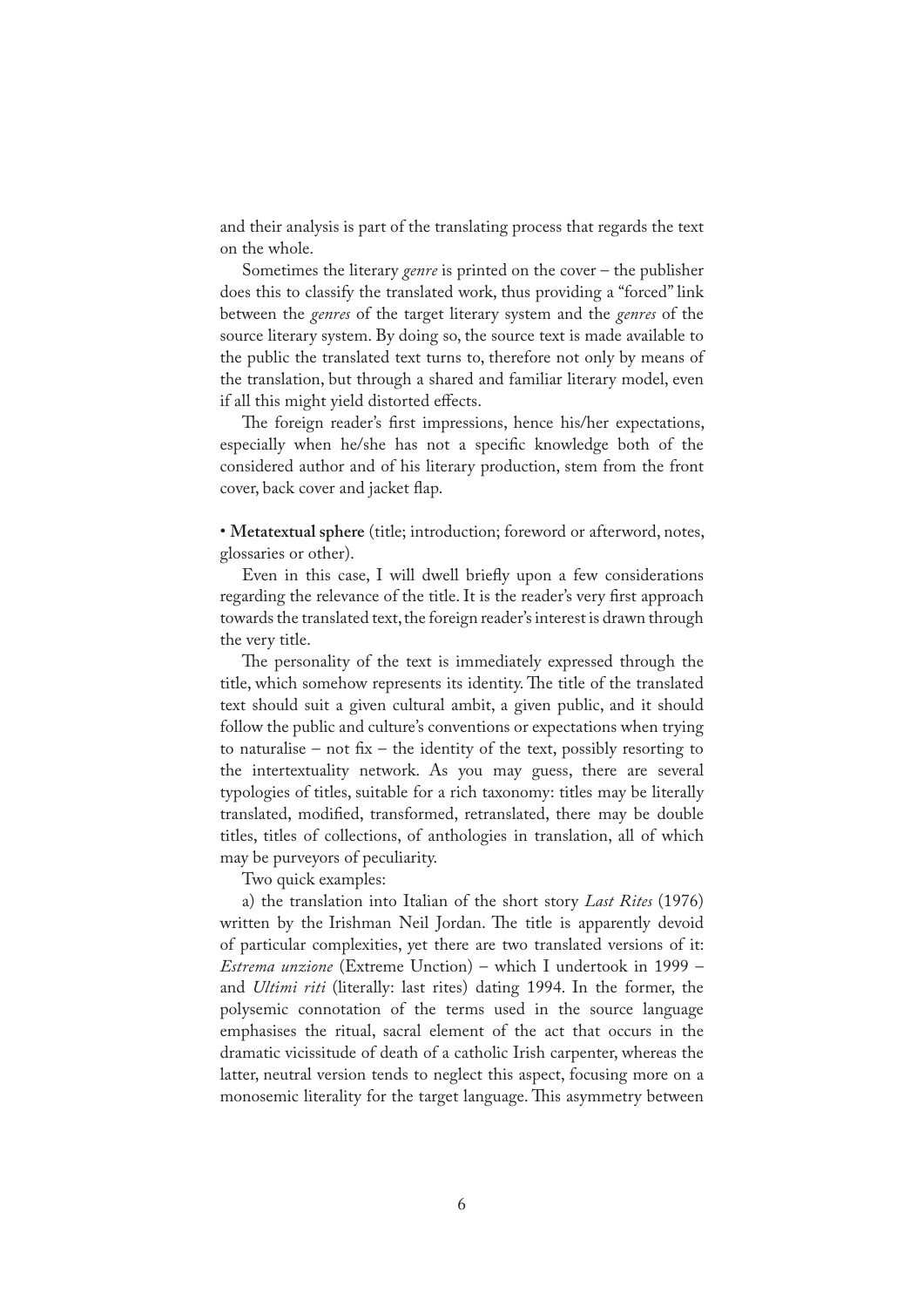the monosemy and polysemy of languages sets some limits that the translated title tries to overcome.7

b) *Freelander* (2010) is the translation in the Italian version of the novel of the same title by Miljenko Jergovic, a Serbian. In this case, the title and the image on the book cover give us several interpretation choices: journey towards freedom, journey through nature (the image of the Volvo car, a brand that can be associated with large spaces and nature, appearing on the front cover seems to suggest this association); the word itself has several semantic "outlets" (freedom, subject, territory, mobility). The title doesn't reveal the nature of the text, which remains a mystery to the reader. The back cover blurb promptly plays its role, providing the reader with the information on this complex, existential *on the road* novel.8

The title is a sort of outpost of the translated text, synthesising a series of complex processes that typically come about when translating a literary text: faithfulness (as far as possible) to the original text; linguistic and/or cultural untranslatability; improvement of the original text through the translations.

## *2. Textual hybridism*

�e translated text reveals its hybrid nature on at least three different levels: authorial, referential, poetic. In this case too I will just provide a couple of examples to illustrate the critical analysis.

a) **Authorial Hybridism**. In all texts being translated there are at least two authors: the author of the original text and the translator/s. All of the author's thoughts or statements in his/her text are extremely important when analysing the text, just as the register adopted by the translator for his/her translation (introductory notes, infratextual notes, etc). The awareness of the literary text being translated is always mediated by the interpretation of the translator, whose cultural familiarity, educational background and theoretical stance regarding translation play a crucial role.

We know there is often a fruitful dialogue between author and translator, as proven by several written testimonies, such as private correspondence, notes and forewords, which provide the translator and the readers with further interpretation tools. A clear example is the one given by Umberto Eco for *Dire quasi la stessa cosa*. He presents a series of examples through which it is possible to observe how Eco cooperates with his French, Spanish, Portuguese, Russian and German translators and how this cooperation becomes part of the literary creation process (here, the future translation actually affects the genesis of the text) and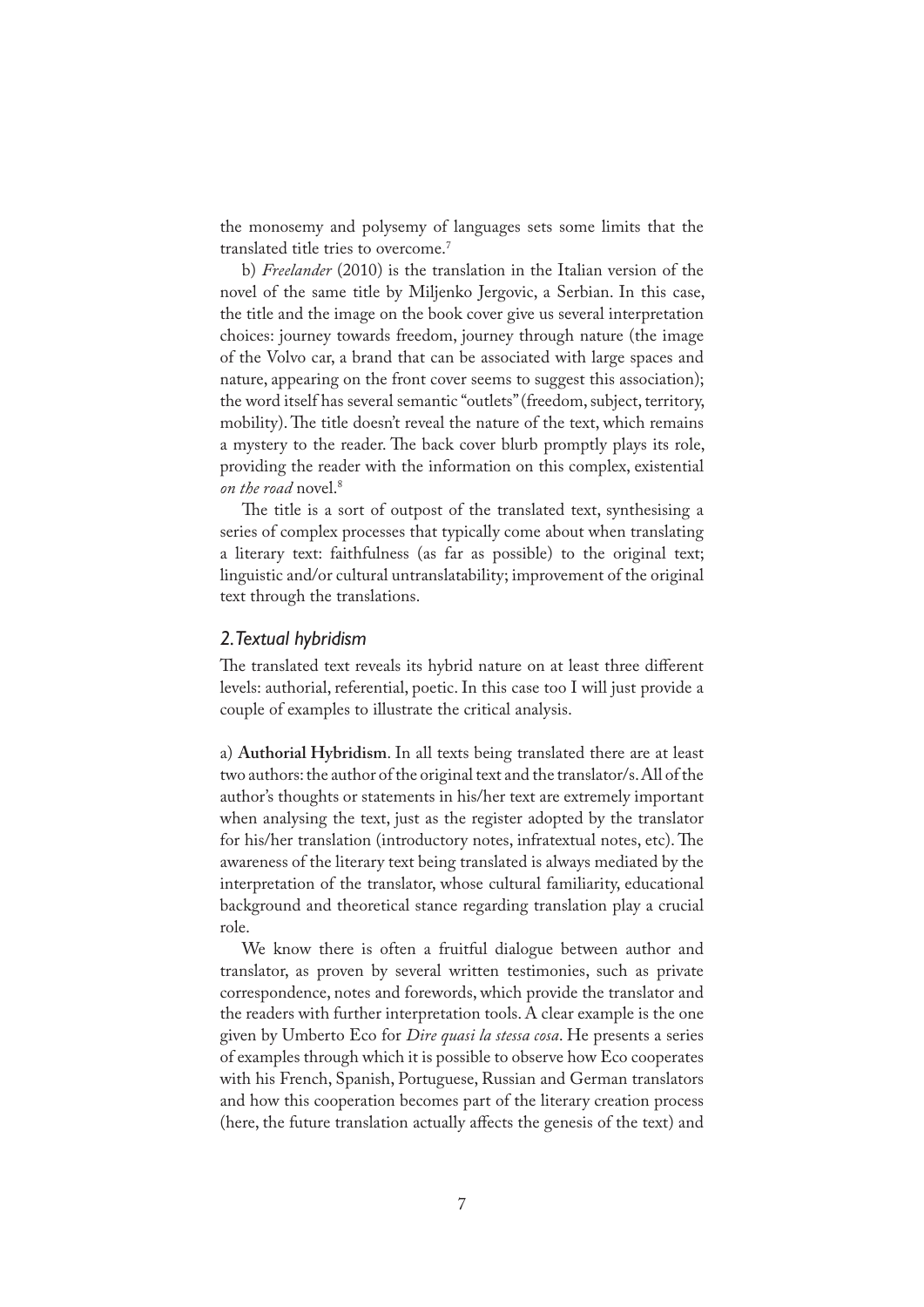a sparking element of a productive interaction for the creation and translation of a text.<sup>9</sup>

b) **Referential Hybridism**. In this case the hybridism concept is part of a cultural reflection. The hybrid nature of the text is unveiled by all those references (typographical, notes) that explicitly refer to the original text and its cultural roots: xenisms, onomastics, *realia* lie beneath the literary images that take cue from the culture or country where the source language is spoken.

When passing from one language to another, these cultural references lose some of their enunciative efficacy: what, through them, was implicit in the source language, no longer is in the target language. This is where notes come into play, and they become increasingly necessary as the cultural gap between the two linguistic universes grows wider.

A simple example allows us to understand how relevant this issue is. The challenge, for all translations, is to respect the relation proper nouns have with other signs and symbols (onomastic and non), which in turn participate in constructing the meaning of the original work. Now, practice has it that some toponyms should be translated into the foreign language (Rome, Paris, London, Stockholm) for they recall a specific identity in the reader's mind, whereas the names of streets, piazzas, etc. may or may not be translated, depending on the contexts. For example, take the detective novel by Swedish authors Maj Sjöwall and Per Wahlöö, *Mannen som gick upp i rök (�e man who went up in smoke – L'uomo che andò in fumo)*. In the Italian translation, terms such as *torg (square), gata (street), holme (islet),* and many more are not translated; the original wording is kept, with the names associated with them: Karl XII Torg, Gustav Adolf Torg, Saltsjön, Skärholmen, St. Eriksgatan, Västerberga Allé, and even people's names (Stenström, Matsson, Wallenberg, etc.) plunge the Italian reader into an alien, puzzling universe, and the reader overcomes these distances by means of the references.10

c) **Poetic Hybridism**. In this case the reference is aesthetic. Hybridism takes place on the foreign intertext (to be made out of allusions and quotations, under several forms), the presence of vernacular or foreign languages that play an extremely important textual role. Translating vernacular language, namely the expression of closely-knit, restricted communities within a broader sociolinguistic system and dialects  $-$  e.g. Tornedal Finnish, spoken in northern Sweden; Italian regional dialects, often supported by remarkable literature (Goldoni, Trilussa, Camilleri), argots (linguistic variety belonging to a restricted social class) – means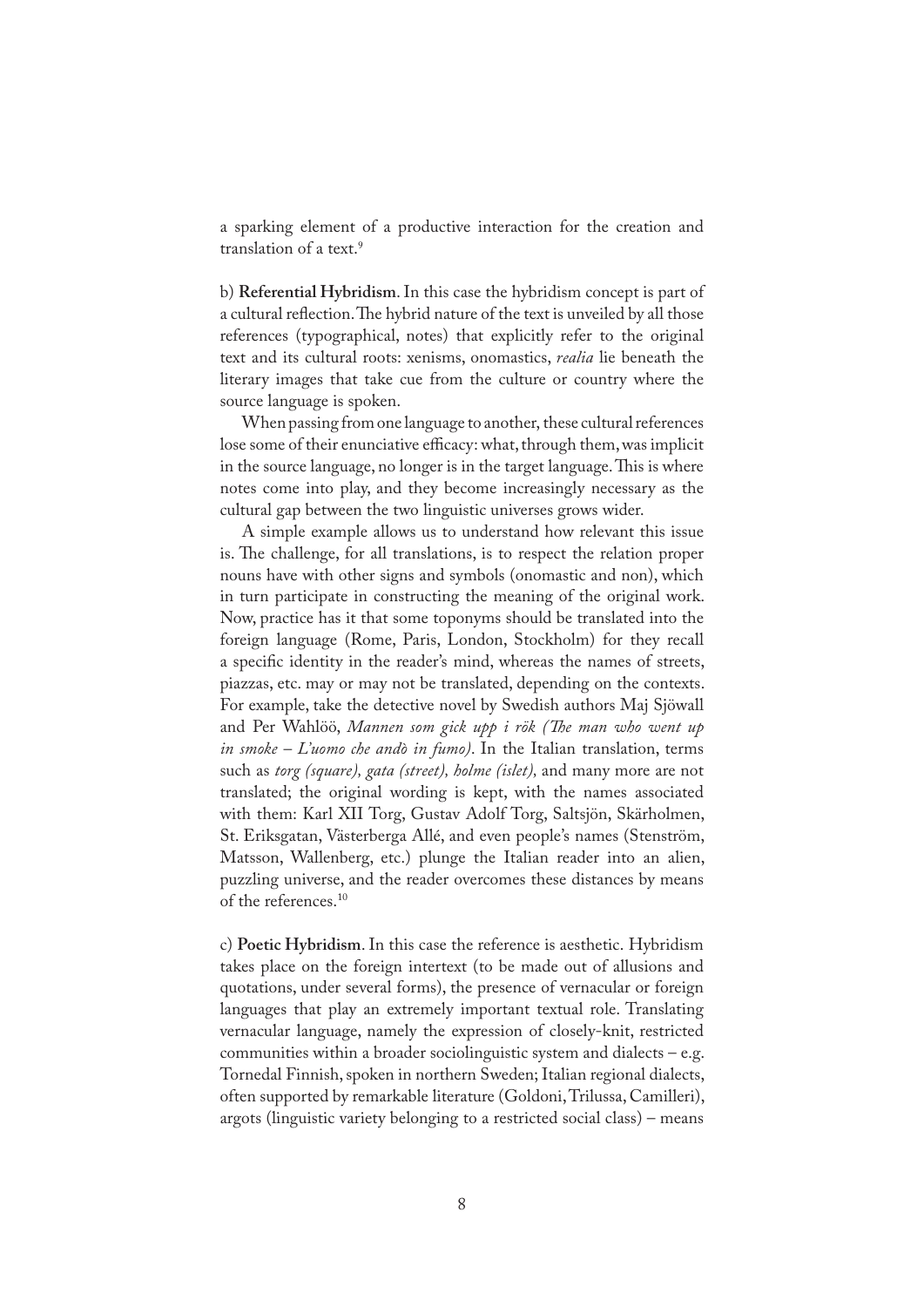the translator is directly facing the social element of the language, with its orality and characteristics that require solutions that are culturally and linguistically consistent.

Under such conditions, every modern translation must take into account the sociolinguistic issues set forth by the text, and should try to recreate, in the translated text, a linguistic tension restoring this type of relation.

In the case of cultural contexts in which a non-official plurilingualism exists (for example United States with English and Spanish), using, in the literary text, vernacular languages associated with African American or Hispanic communities actually acquires an identifying or racial value, which cannot be reproduced in the translated text by using the socalled sociolects (a social class' typical jargon), rather by inscribing the text in creolisation or Negritude poetics (historical traditions, cultural values of the African Americans).

May I remind you that the project for the drafting of an operational protocol to analyse texts being translated should pay the due attention to the aspects supporting the spreading of the translated text, because the way through which we discover a text affects our reading and interpretation. The volume seems to offer the solid support of the paratext, yet it may also hinder or modify other aspects. The journal's versatility (selection of short texts and/or modern excerpts) is to be appreciated. The anthology allows us to "reinvent" the text, placing it in thematic and historical contexts, thus highlighting the relevant textual aspects. The bilingual anthology further boosts the possibility of enjoying the foreign text, allowing it to be discovered alongside the original text. The paths our imagination is indicated by the multimedia facet can further widen our reading and interpretation range.

Concluding, I think that the suggested schematisations, albeit necessarily brief, have given an idea of how complex and relevant this type of interpretation is. This protocol – ambitiously defined an "analysis protocol" – has a practical purpose, just like all other protocols: that of providing an interpretation path according to a model that, never forgetting the central role of the text's literariness, reasonably looks towards an interdisciplinary horizon, helping reconsider the teaching of foreign literatures. In a time in which literary phenomena are going global, having the rights keys to access the communication dynamics of a text being translated can help better comprehend the mechanisms involved in the construction and expression of cultures.